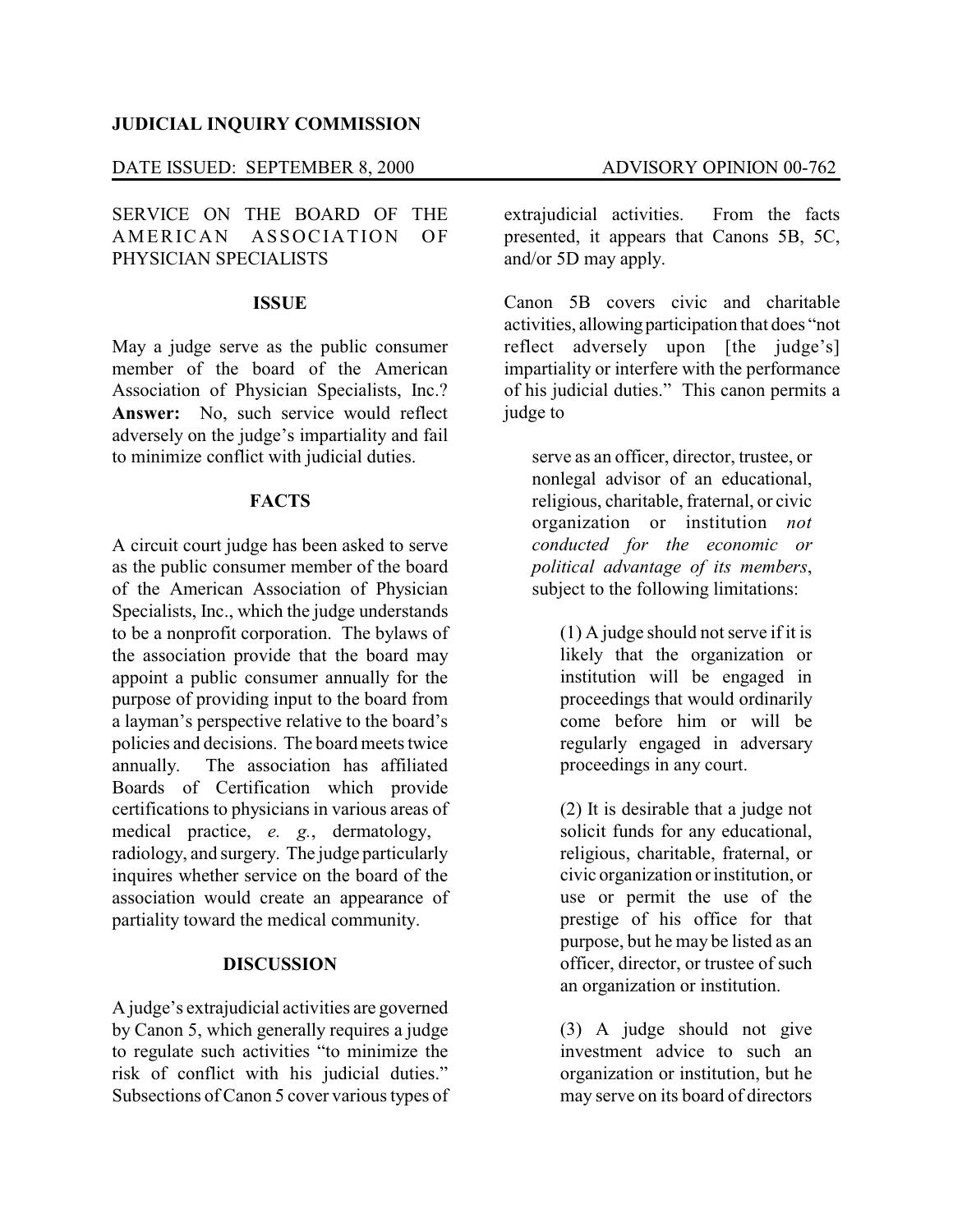or trustees even though it has the responsibility for approving investment decisions.

(Emphasis added).

Canon 5D governs fiduciary activities. It provides that a judge should not serve as a fiduciary if such service "will interfere with the proper performance of his judicial duties," specifying two other restrictions to service as a fiduciary:

(1) He should not serve if it is likely that as a fiduciary he will be engaged in proceedings that would ordinarily come before him.

(2) While acting as a fiduciary, a judge is subject to the same restrictions on financial activities that apply to him in his personal capacity.

Canon 5C covers financial activities, as follows:

(1) A judge should refrain from financial and business dealings that tend to reflect adversely on his impartiality, interfere with the proper performance of his judicial duties, or exploit his judicial position.

(2) Subject to the requirements of subsection (1), a judge may hold and manage investments, including real estate, and engage in other remunerative activity including the operation of a business.

(3) A judge should manage his investments and other financial

interests to minimize the number of cases in which he is disqualified.

A common thread running through the foregoing subsections of Canon 5 is the prohibition the inquiring judge recognizes against participation in activities that reflect adversely on a judge's impartiality. A judge "must make every effort to avoid giving the appearance of a predisposition in matters that are likely to come before him and to avoid participation in [activities] which may otherwise cause his disqualification in such matters." Advisory Opinion 89-389.

The organization in question is involved in the certification of physicians in various areas of medical practice. In establishing a relative standard of care for health care providers in actions for injuries or wrongful death, the Medical Liability Act of 1987, as amended in 1996, relies in various ways on the fact of certification by "an appropriate American board." ALA. CODE §6-5-548 1975 (Supp. 1999).

In light of the types of cases and issues that ordinarily come before a circuit judge, it is the opinion of the Commission that the inquiring judge may not serve as the public consumer member of the board of the American Association ofPhysician Specialists, Inc. Such service would create an adverse reflection on the judge's impartiality and fail to minimize conflict with judicial duties.

# **REFERENCES**

Alabama Advisory Opinion 89-389.

AlabamaCanons of Judicial Ethics, Canons 5, 5B, 5C, and 5D.